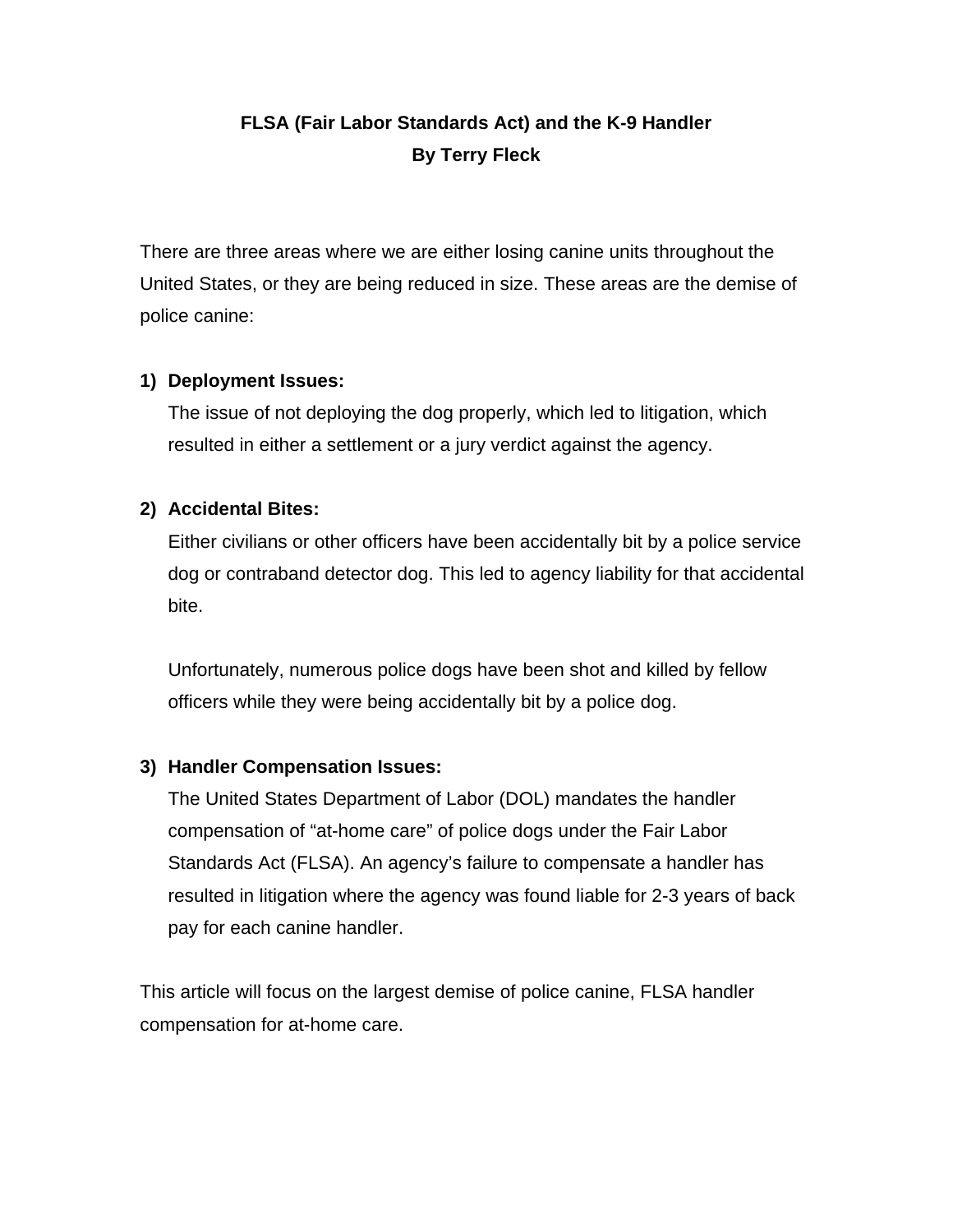The FLSA handler compensation issue started in 1985 when this case, **Garcia v San Antonio Metropolitan Transit Authority**, stated that the Fair Labor Standards Act (FLSA) was applicable to the pubic sector government.

Since then, the Federal court system has addressed the **Garcia** decision and what it meant to canine handlers. The courts are in total agreement that only one issue is compensable to a canine handler, the at-home care of his dog:

## **At-home Care:**

This issue arises if the agency does not kennel the dog at the police station or some other fixed work place site. The norm is for the handler to kennel and care for the dog at the handler's home. The Department of Labor (DOL) has consistently held that time spent in the at-home care of police dogs is compensable time and that, to the extent that these hours exceed 40 in one week, time and one-half compensation must be paid.

The cases usually show summary judgment on compensability for specific activities. After the judgment, the agency either settles or there is an un-reported verdict.

Only one case, **Levering v District of Columbia,** specifically states the "appropriate time" for such activity compensation. This case states "**30 minutes per day**", seven days per week.

What is this compensation for? The Department of Labor (DOL) issued a "Letter Ruling" dated August 11, 1993. This ruling stated:

1) Bathing, brushing, exercising, feeding, grooming, cleaning of the dog's kennel or transport vehicle, administering drugs or medicine for illness and/or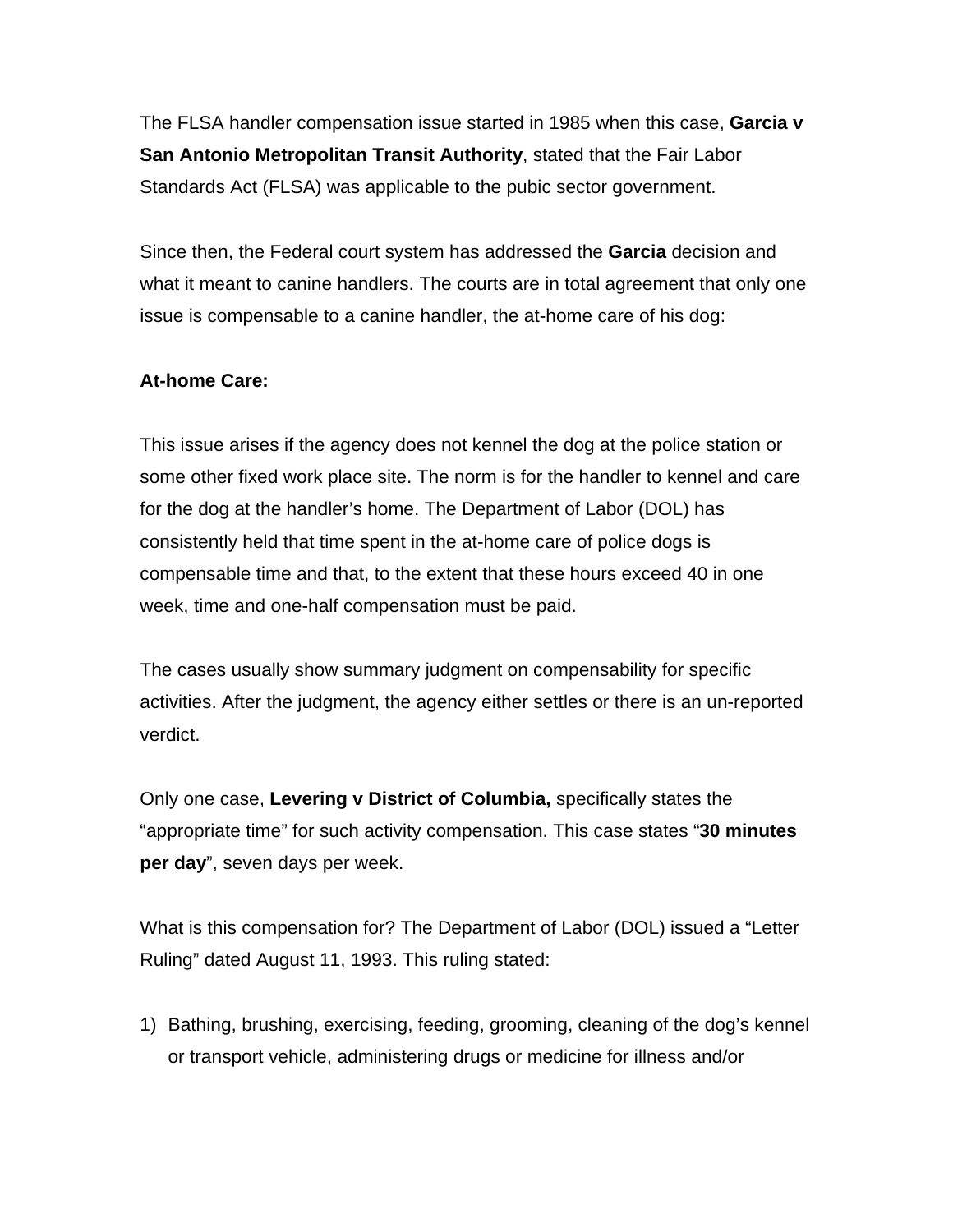transporting the dog to and from an animal hospital or veterinarian and training the dog at home are all compensable activities.

2) All these activities apply to workdays as well as days off duty or during vacation periods.

Using the **Levering** case, when do the math, the minimum compensable time owed to a canine handler for the at-home care of his dog is:

:30 minutes per day x 7 days per week = 3.5 hours per week. A lot of agencies have a problem computing the .5 hour. Those agencies typically round up the 3.5 hours to 4 hours per week.

### **Methods of compensation:**

- A) Factor all compensable time into the handler's normal workday. The handler's normal workday would consist of "\_\_" hours of normal duties and "\_\_" hours of FLSA compensable time = total workday hours.
- B) Pay the handler all FLSA compensable time. The rate would be at one and one-half hourly rate for any hours which exceed forty per week. This is expensive, averaging about \$6,000 to \$8,000 per handler, per year.
- C) Do a combination of both methods of compensation as listed above. Factor the compensable time into the workday, but if call load prohibits letting the handler leave early, pay the handler for that day only, usually at one hour overtime.

Compromise and negotiation: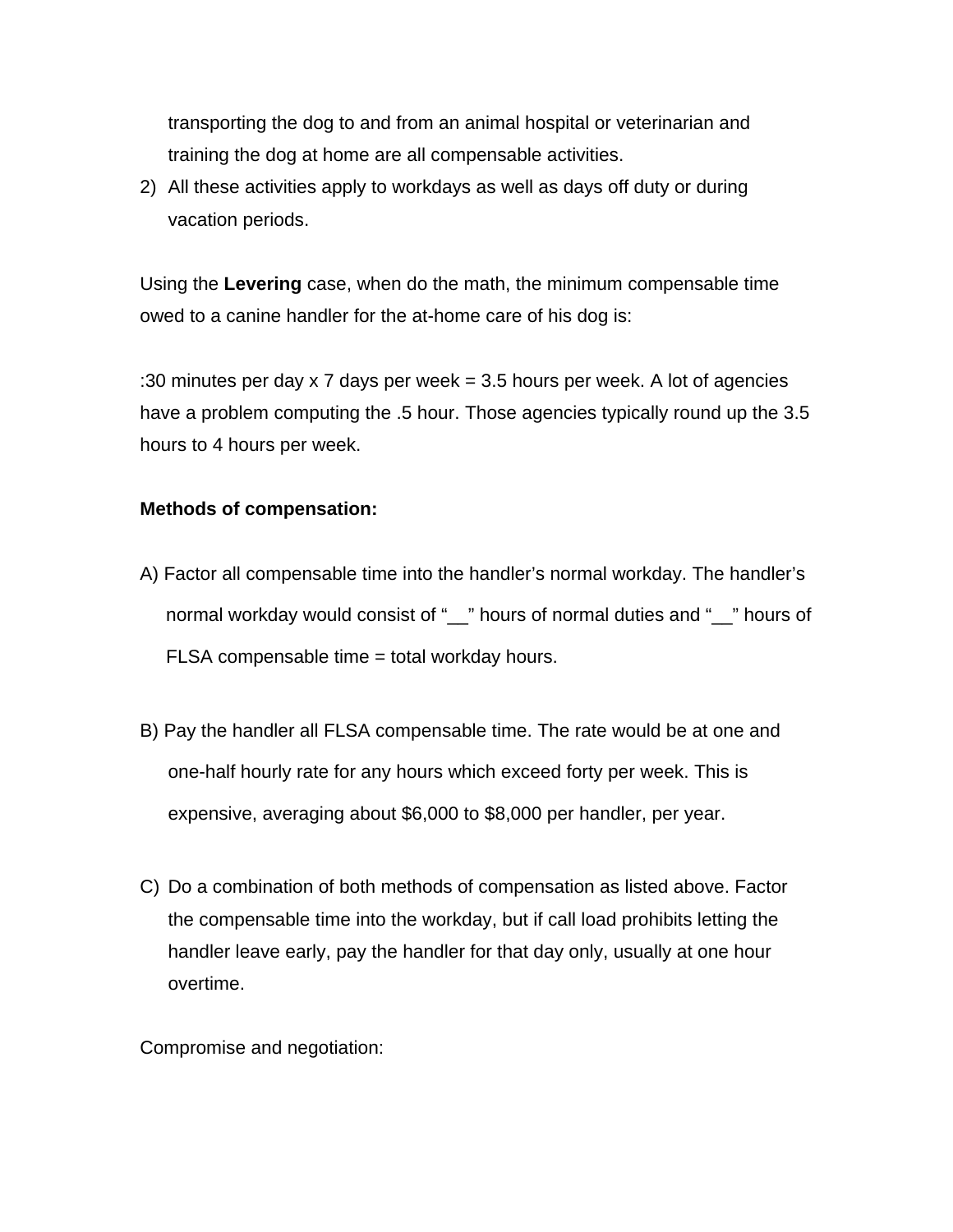This handler compensation issue must be negotiated with both the agency and handler's position/view point. Agencies and handlers should meet and confer on this issue. To prevent the demise of canine as we know it, both parties should arrive at a decision that both can live with.

In order for a labor agreement between the handler and agency to be reasonable, the agreement has to take into account some approximation of hours actually worked, or reasonably required to be worked, by the employee.

Officers cannot legally waive FLSA provisions. This would include waiving the FLSA two year statue of limitations.

I have polled about 12,000 canine personnel throughout the United States on this FLSA at-home care issue. About 70% of our industry not only knows about FLSA at-home care compensation, but are in compliance as well.

If you are in the other 30% and your agency is not in compliance with the labor law regarding handler compensation, it is inevitable that you will have one of these persons raise his ugly head, a disgruntled ex-canine handler. If your agency is not in compliance with the labor law, the handler will sue their agency and win! In addition to that one ex- handler winning, the entire canine unit will also be thrown into this action and the agency will not only owe the ex-handler, but all other handlers and ex-handlers as well.

Remember, there is a two to three year statue of limitations. It is not uncommon for each handler to receive \$40,000 to \$80,000 each!

The solution for the FLSA handler compensation for the at-home care of his dog is simple. Get into compliance. The faster you get into compliance, the faster you get past the statue of limitations. I applaud the 70% of agencies that are in compliance with Federal labor law on at-home care. It is unfortunate to see our